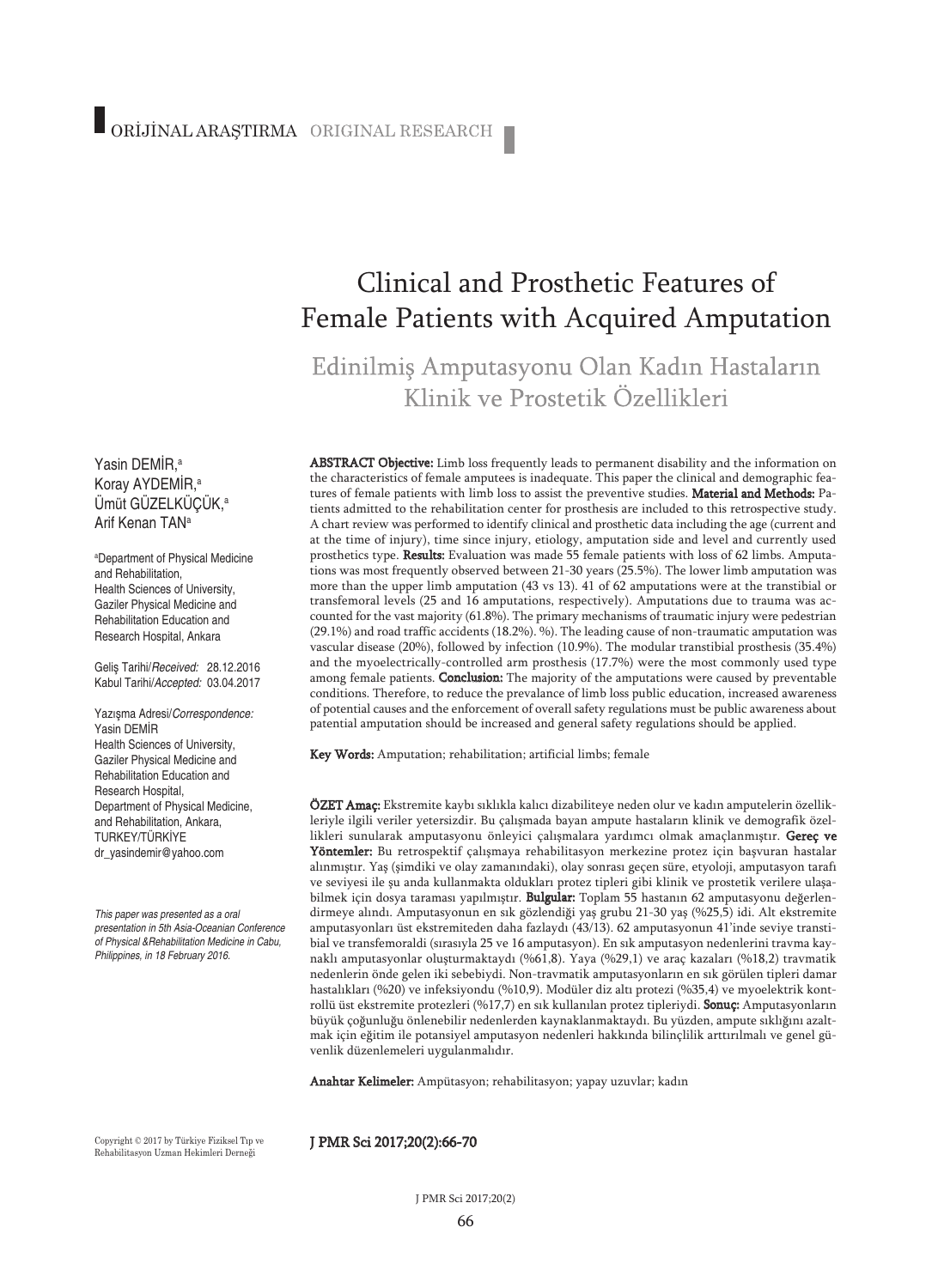cquired limb loss is a potentially devastating experience in a person's life and has an extensive impact, resulting in profound physical, psychological, and vocational consequences. <sup>1</sup> The incidence of amputation is about 20 per 100,000 and the number of amputations performed has been increasing worldwide.<sup>2,3</sup>

Limb amputation is not only a loss of physical integrity, but it also deeply affects an individual's mental and social well-being and is a significant problem, especially for the young and for the working population. <sup>4</sup> Democratic improvements, rapid social change and industrialization have given women more in social life than the home and this has also brought women to an indispensable economic position. Establishing the future trends of female patients with acquired amputation is important for health care planning, rational allocation of resources and preventive efforts.

The causes and features of limb amputation and distribution of the currently used prosthesis types in female amputees have not been extensively studied in Turkey. Due to the necessity of concentrating on the causes, results and implementation of preventive measures in order to avoid amputations, the primary aim of this study was to report the demographics and clinical features of acquired amputations in a female population admitted to a tertiary rehabilitation center. In addition, a further aim of the study was to report the currently used prosthesis types for women in order to assist future studies which will concentrate on prosthesis-related issues and prosthetic improvement.

### MATERIAL AND METHODS

This study was designed as a retrospective case series to investigate the clinical and prosthetic features of the female population with limb loss. The cases for study were selected from a search of the computerized database of admissions to a single tertiary rehabilitation center in the period January 2011 to May 2015. Females with acquired amputation were included. Exclusion criteria were congenital limb deficiency, partial foot, hand or finger loss and any missing data from medical records.

The study protocol was approved by the Gülhane Training and Reseach Hospital Ethics Committee (170/2015). A chart review was performed by one of the authors (YD) to identify clinical and prosthetic data including the age (current and at the time of injury), time since injury, etiology, amputation side and level and currently used prosthesis.

Age at the time of amputation was divided into 6 groups: 0-10, 11-20, 21-30, 31-40, 41-50 and over 51 years. Upper limb amputations were classified as wrist, transradial (or below-elbow), through elbow, transhumeral (or above-elbow) and shoulder. Lower limb amputations were classified as syme, transtibial (or below-knee), through knee, transfemoral (or above-knee) and hip. Causes were detailed as pedestrian accident, road traffic accident, diabetes mellitus, other vascular conditions, infection/osteomyelitis, gunshot, industrial injury, railway accident, malignancy, crush-not industrial, adult Still's disease and stabbing and then evaluated in four main categories: traumatic, vascular, infection and other. Currently used prostheses were grouped into eight categories: Modular prosthesis (hip, transfemoral, knee, transtibial, transhumeral, transradial), microprocessor-controlled knee prosthesis and myoelectrically-controlled arm prostheses.

Statistical analysis was performed using SPSS v.15.0 for Windows (SPSS, Inc., Chicago, IL, USA). Categorical variables were shown as percentage and frequencies. Continuous variables were presented as mean  $\pm$  standard deviation and range (min.-max.). Differences between groups were determined via the Mann-Whitney U test. For all statistical tests, a value of  $p<0.05$  was considered statistically significant.

#### **RESULTS**

Evaluation was made of 55 female patients with a total loss of 62 limbs. The mean age at the time of amputation was 26.9±19.4 years (range, 4–84 years). Amputations were most frequent in the age group 21-30 years (25.5%). Patients aged below 31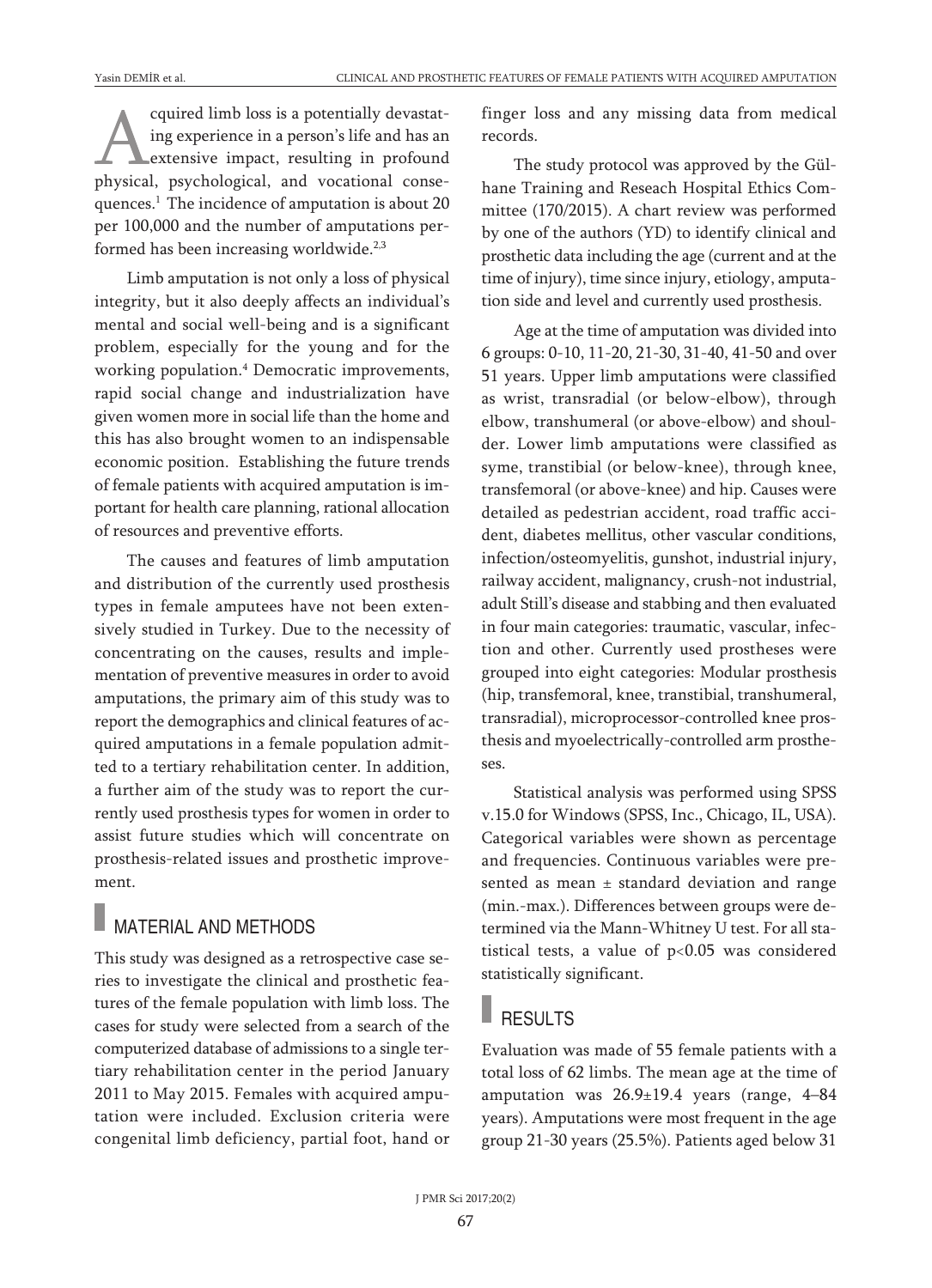

**FIGURE 1:** Amputation level of the patients.



**FIGURE 2:** Etiological comparison by age groups.

years accounted for 67.3% of all amputations. Patients reported having limb loss for a mean duration of 123.5±149.1 weeks (range, 2 - 600 weeks).

The lower limb was amputated more than the upper limb (43 vs 13 amputations). Of patients with limb loss, 90.9% (50/55) had a single limb amputation and 9.1% had multiple limb amputations. 41 of 62 amputations were at the transtibial or transfemoral levels (25 and 16 amputations, respectively)(Figure1).

Amputations due to trauma accounted for the vast majority (61.8%). The primary mechanisms of traumatic injury were pedestrian (29.1%) and road traffic accidents (18.2%). The leading cause of amputation was trauma in all age groups except those aged 0-10 years and over 50 years (Figure 2). The most common cause of multiple amputations was road traffic accidents (40%). The leading cause of non-traumatic amputation was vascular disease

(20%), followed by infection (10.9%) Cases of amputation caused by vascular disease tended to increase along with the increase in age (Figure 2). All causes of subsequent amputation are shown in Figure 3.

The mean age at the time of injury due to traumatic, vascular, infectious and other causes were 25.2±16.5, 47.1±22.4, 18.3±20.8 and 15.1±6.3 years, respectively. There was a statistically significant difference among these groups with respect to mean age at the time of injury (p<0.05).

The modular transtibial prosthesis was the most commonly used type among female patients (35.4%). The myoelectrically-controlled arm prosthesis was the leading type in female patients with upper extremity amputations (17.7%). All types currently used by female amputees are shown in Table 1.



**FIGURE 3:** Distribution of the etiology.

| <b>TABLE 1:</b> Types of currently used prosthesis in<br>female patients. |           |
|---------------------------------------------------------------------------|-----------|
|                                                                           | n (%)     |
| Modular prosthesis-transtibial                                            | 22(35.4)  |
| Microprocessor-controlled knee prosthesis                                 | 13 (20.9) |
| Myoelectrically-controlled arm prostheses                                 | 11(17.7)  |
| Modular prosthesis-transfemoral                                           | 9(14.5)   |
| Modular prosthesis-hip                                                    | 3(9.7)    |
| Modular prosthesis-transradial                                            | 2(3.2)    |
| Modular prosthesis-knee                                                   | 1(1.6)    |
| Modular prosthesis-transhumeral                                           | 1(1.6)    |
| Total                                                                     | 62 (100)  |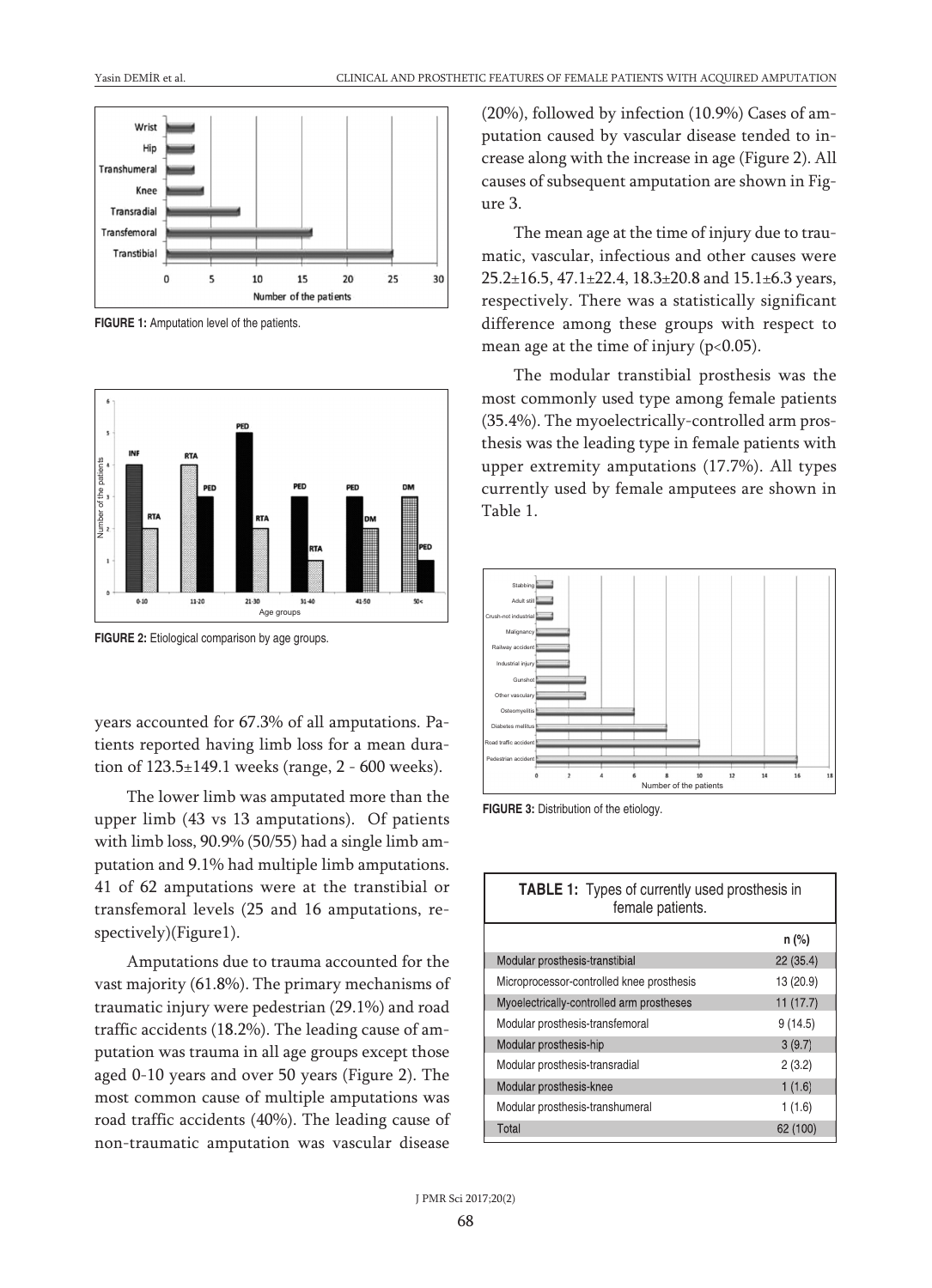## **DISCUSSION**

This work was performed to provide a comprehensive view of basic clinical and prosthetic characteristics of female patients due to their essential role in the community. Most of the patients were adolescents and adults below the age of 31 years, a time of vigorous physical and social activity. The leading reason for amputation was motor vehicle accidents (pedestrian or road traffic accidents). Diabetes mellitus and infection were the most common causes of the non-traumatic amputations. Modular transtibial prosthesis and myoelectrically-controlled arm prosthesis were the most commonly used devices among female patients.

As the incidence of limb amputation in female patients is increasing and an amputation is still a major health issue, preventive efforts are of paramount importance. <sup>5</sup> There are multiple mechanisms of amputation such as diabetic or non-diabetic peripheral vascular diseases, trauma, infection and malignancy. The etiologies of amputation may vary in different countries and regions. 6 In developed countries, studies have shown that diabetic amputations were the most common etiology of amputation in female patients. 5,7,8 However, trauma, especially motor vehicle accident, was the leading etiological factor among female amputees in the current study. This is understandable when the high number of motor vehicle accidents in the country is considered. Public education, campaigns to increase awareness and enforcement of overall safety regulations have to be applied to achieve a decrease in the number of amputations related to motor vehicle accidents. Education programs should include first aid, the necessity of seat belts, the dangerous consequences of driving fast, selecting tires compatible with seasonal weather conditions. There also has to be an implementation of tighter controls on the obtaining of a driving license without bending the rules, improving and modification of road and streets prone to accidents and more severe laws and penalties for pedestrian accidents to reduce limb loss associated with motor vehicle accidents in Turkey.

More than 90% of amputations in developed countries are the result of vascular problems. <sup>9</sup> Increase in the incidence of amputations due to vascular diseases has been reported previously. <sup>7</sup> Some conditions such as diabetes, smoking, hypertension, and hypercholesterolemia have been documented as risk factors for amputation due to vascular diseases. 10,11 Approximately 64% of all amputations are a result of dysvascular disease in adults aged 65 years or older. <sup>7</sup> Moreover, it is estimated that the prevalence of diabetes in the United States will have doubled by the year 2030. <sup>12</sup> In the light of this information it could be concluded that the number of diabetic amputations will increase in the future unless preventive steps are taken. Unlike in developed countries, diabetic and non-diabetic vascular conditions were not the leading cause of acquired amputation among female patients in Turkey. In spite of these results, vascular diseases should not be underestimated. Preventive measures should be implemented including diabetes self-management education and targeted foot screening programs, which have been reported to be effective in reducing the risk of foot ulcers and related amputation since the majority of vascular lower limb amputations are initiated by a foot ulcer.<sup>13-19</sup>

It has been shown that women are less likely to be successfully fitted with a prosthetic limb than men. <sup>8</sup> It has also been reported that more women with amputation lived alone. It can be concluded therefore, that more women need social support and resources. Modular transtibial prosthesis and myoelectrically-controlled arm prostheses were the most commonly used devices among female patients in the current study. To know the currently used prostheses or trends in prosthetic device choice, may be helpful in determining and resolving prosthesis-related issues.

As this was a retrospective study, missing data is to be expected. If this were not the design, it might have been possible to demonstrate additional important details, such as newly-developed complications, prosthetic satisfaction and usage frequency, and the need for a new prosthesis.